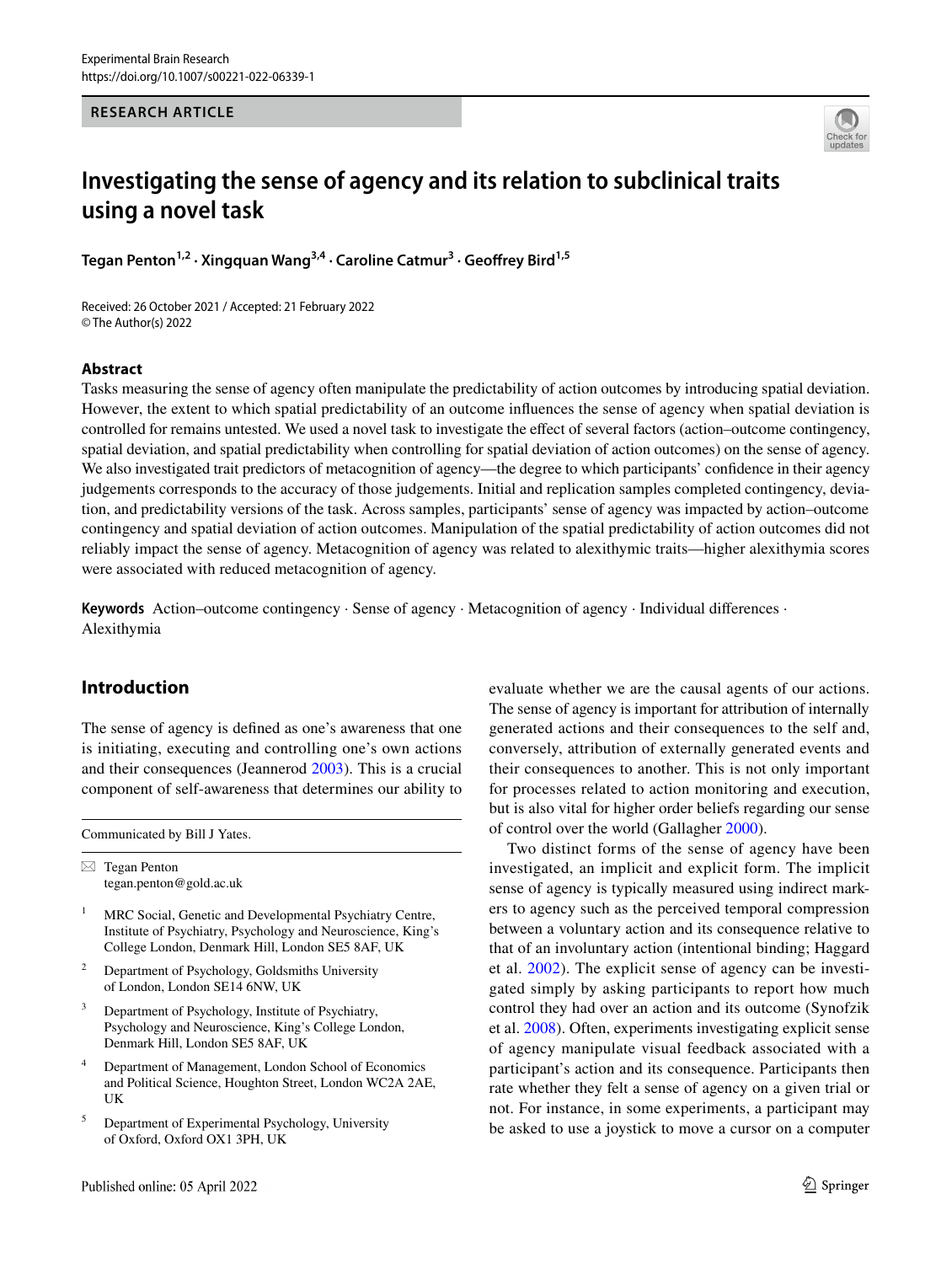screen. In some trials, the cursor will move along the path determined by the participant's movement of the joystick. In other trials, an angular manipulation may be applied to the cursor position so that its position deviates from the path specifed by the participant's movement. This spatial deviation reduces a participant's sense of agency relative to trials where no manipulation is applied (for examples of studies using spatial deviation paradigms see Farrer et al. [2003](#page-11-4); Ritterband-Rosenbaum et al. [2014](#page-11-5)). Alternatively, a participant may be asked to press a button on a keyboard. Experimenters can manipulate the probability of this button press resulting in an outcome such as the appearance of a circle on a computer screen. Crucially, experimenters can also manipulate the probability of the same outcome occurring in the absence of the participant's button press (i.e. experimenters manipulate the probability that the event has a cause external to the participant). Higher action–outcome contingency*—*when a participant's action is more likely to cause the outcome relative to an external cause*—*is associated with a greater sense of agency (see below for examples of studies using action–outcome contingency paradigms).

Also of theoretical interest, particularly in relation to motor control and motor learning, is the extent to which individuals have an accurate representation of their degree of control. This accuracy, known as metacognition of agency, can be measured by asking participants to report their confdence in their judgements of agency, and assessing the degree to which confdence in agency judgements tracks the accuracy of those judgements (Metcalfe and Greene [2007\)](#page-11-6). Research has suggested several factors that impact the explicit sense of agency and metacognition of agency. These include the degree of (experimenter-induced) temporal delay between an action and its outcome (Sato and Yasuda [2005](#page-11-7); Shanks et al. [1989;](#page-11-8) Neunaber and Wasserman [1986](#page-11-9)), the degree of spatial deviation between the participant's actions and their outcomes (Farrer et al. [2003;](#page-11-4) Ritterband-Rosenbaum et al. [2014](#page-11-5)), and the degree of contingency between an action and an outcome (e.g. Sidarus et al. [2013](#page-11-10); Shanks and Dickinson [1991](#page-11-11)). However, several features of this literature mean that further work investigating factors impacting the sense of agency and metacognition of agency is required.

First, Farrer et al. ([2008](#page-11-12)) observed that participants were more likely to report that visual feedback associated with an action had been modifed when temporal contiguity was manipulated relative to when spatial contiguity was manipulated. Additionally, participants were far more unlikely to attribute the visual feedback to another person when temporal delays were applied relative to spatial deviation. These fndings highlight that participants use multiple cues when making agency judgements and that, whilst participants may notice that their actions have been modifed when temporal lags are applied to visual feedback, these are unlikely to infuence attribution of an action to one's self. Thus,

manipulations of temporal contiguity may be better suited to investigating sensitivity to action modifcation rather than to the sense of agency. In contrast, paradigms manipulating spatial deviation and action-outcome contingency may be better suited to investigating the sense of agency.

With respect to action–outcome contingency, several experiments conducted mainly in the 1980s and early 1990s (e.g. Allan and Jenkins [1980](#page-10-0), [1983](#page-10-1); Alloy and Abramson, [1979;](#page-10-2) Chatlosh et al. [1985](#page-11-13); Dickinson et al. [1984;](#page-11-14) Neunaber and Wasserman [1986](#page-11-9); Shanks [1987](#page-11-15), [1989;](#page-11-16) Shanks and Dickinson [1991](#page-11-11); Shanks et al. [1989](#page-11-8); Wasserman et al. [1983](#page-11-17)) demonstrated that action–outcome contingency was an important determinant of how much control participants considered they had over action outcomes. For example, Shanks and Dickinson ([1991](#page-11-11)) tested several groups of participants, with each group able to cause an outcome to occur with a set probability (0.85) by pressing a button. The groups difered in the probability with which the outcome occurred in the absence of a button press, meaning that the probability of an outcome given an action was constant across groups, but the action–outcome contingency varied as a function of group. Results demonstrated that participants' ratings of control ("did the button press result in the outcome?") varied as a function of action–outcome contingency.

Despite their methodological sophistication, existing studies examining the effect of action–outcome contingency on the explicit sense of agency sufer from two main limitations. The frst relates to trial numbers, which were extremely low by current standards (but see Allan and Jenkins [1983](#page-10-1) for a notable exception). For example, participants in the Shanks and Dickinson ([1991\)](#page-11-11) study completed four judgement trials only (one at each level of contingency). Low trial numbers mean metacognition of agency is impossible to calculate in a reliable manner. The second relates to the nature of the paradigm employed. In the majority of these studies participants choose whether and how often they engage in an action across a given period, resulting in considerable individual diferences in the proportion of time active. Indeed, participants engage in diferent strategies (e.g. some may act a lot to determine contingency whilst others may act very little to determine contingency), and these strategies diferentially relate to their ability to accurately perceive action–outcome contingencies (Allan and Jenkins [1980](#page-10-0), [1983;](#page-10-1) Wasserman et al. [1983](#page-11-17)). Therefore, low numbers of trials per participant and variability in action–outcome contingency information (due to diferences in the nature of participant responses) mean that these studies are likely to provide an imprecise measure of the efect of action–outcome contingency on the explicit sense of agency at both the individual and group levels. Therefore, one of the aims of the current study was to confrm the impact of action–outcome contingency on the explicit sense of agency, and metacognition of agency, when participants complete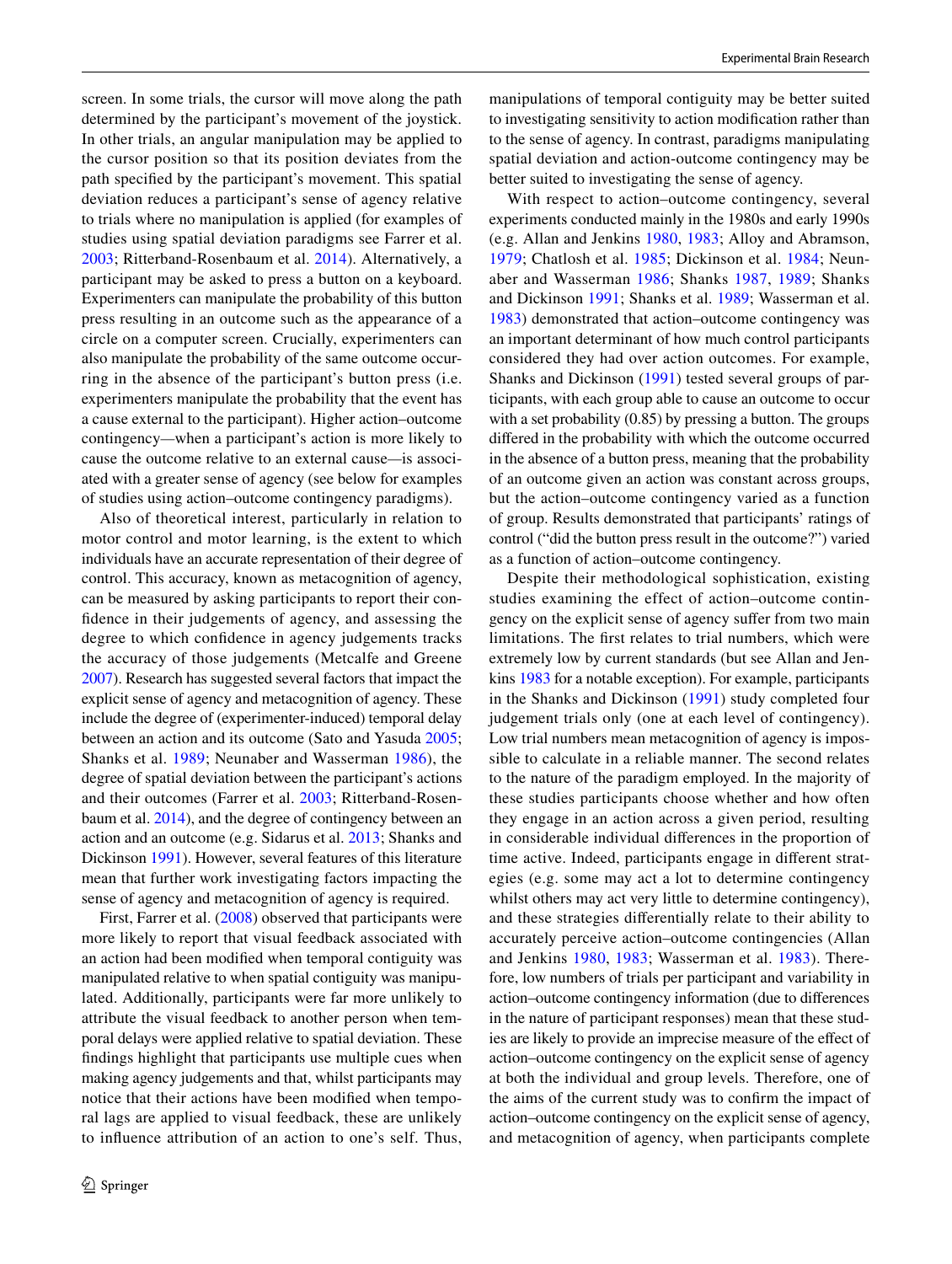more trials and action–outcome contingency information is kept constant across participants.

A second aim of the study was to diferentiate the independent contribution of two other cues, spatial predictability and spatial deviation of action outcomes, to the sense of agency. Distinguishing the contribution of spatial predictability and deviation is important as previous work has often confated the two. For example, studies show that the sense of agency can be reduced by introducing a spatial deviation between where the participant moves and the visual feedback associated with that movement (e.g. Ritterband-Rosenbaum et al. [2014\)](#page-11-5). In such an experiment, it is not clear whether the spatial deviation or decreased predictability of action outcomes is responsible for the reduced sense of agency. In some paradigms, the sense of agency is compared when participants observe veridical visual feedback from their unseen actions, or false feedback from a previous movement (e.g. David et al. [2007;](#page-11-18) Yon et al. [2020\)](#page-11-19). In these studies, it is not clear whether the reduced sense of agency felt while observing the false feedback is due to increased spatial deviation, reduced spatial predictability, or reductions in action–outcome contingency.

Spatial deviation has been shown to infuence the sense of agency even when outcomes are predictable and always contingent on the agent's actions (e.g. Fourneret and Jeannerod, [1998](#page-11-20); Ritterband-Rosenbaum et al. [2014](#page-11-5)). However, the extent to which the spatial predictability of action outcomes infuences the sense of agency (when controlling for spatial deviation and keeping contingency constant) remains untested. Thus, in the current study we also investigated the extent to which spatial predictability (when controlling for deviation) and spatial deviation (when controlling for predictability) infuenced the explicit sense of agency. We predicted that both spatial deviation and action–outcome contingency would infuence explicit agency judgements. No predictions were made for the infuence of predictability on explicit agency judgements given the lack of prior evidence.

The fnal aim of this study was to investigate the infuence of action–outcome contingency on metacognition of agency and the extent to which this varied in relation to various traits. Previous work has shown that temporal lags between an action and outcome, and spatial deviation of action outcome can both impact metacognition of agency (Metcalfe and Greene [2007](#page-11-6)). However, the extent to which action–outcome contingencies infuence metacognition of agency remains untested (but see Shanks [1987](#page-11-15), for early work on confdence judgements in high and low action–outcome contingency conditions). In our previous work, autistic traits were related to the degree that action–outcome contingency infuenced motivation to act (Penton et al. [2018\)](#page-11-21). Previous studies have also shown that schizotypy and attributional style relate to the sense of agency (Moore and Bravin [2015](#page-11-22); Asai and

Tanno [2007](#page-10-3); Asai et al. [2008](#page-10-4); Penton et al. [2014\)](#page-11-23). Alexithymia has also been shown to correlate with the ability to monitor internal bodily signals (Murphy et al. [2018\)](#page-11-24) and agency-related constructs such as locus of control (one's tendency to attribute control to the self or external factors; Verissimo et al. [2000](#page-11-25); Hexel, [2003\)](#page-11-26). Further, studies have shown altered metacognition of agency in related conditions (e.g. autism—Zalla et al. [2015;](#page-11-27) psychosis—Krugwasser et al. [2022;](#page-11-28) schizophrenia—Metcalfe et al. [2012](#page-11-29)). Thus, understanding the relationship between these traits and metacognition of agency may help shed light on individual diferences in the sense of agency and metacognition.

We therefore designed a new task in which we could manipulate action–outcome contingency, spatial predictability, and spatial deviation independently of each other (for other research investigating multiple cues to agency see Krugwasser et al. [2019](#page-11-30); Farrer et al. [2008\)](#page-11-12). We asked participants to rate their sense of agency, and their confdence in that rating, after each trial. Initial samples of participants were recruited to complete each of the three versions of the task (contingency, predictability, and deviation). A replication sample then completed shortened forms of all three versions of the task.

# **Methods**

#### **Sample sizes**

All sample sizes in the current study are sufficient to detect medium to large efects with an alpha level of 0.05 and with 80% power. Efects of this size would be consistent with previous research investigating metacognition of agency (e.g. Metcalfe and Greene [2007](#page-11-6) reported large effect sizes with a sample size of  $N = 24$ ) and with each of the studies detailed in "Introduction" which assessed the impact of action–outcome contingency on the sense of agency. Sample size for the replication sample was sufficient to detect effects of an equivalent size to those seen for signifcant efects in the initial samples in our study with an alpha level of 0.05 and 80% power. Signifcant efects in the original samples in the current study were large (*d* ranging from 0.95–1.68) and, thus, sample sizes of *N*=23 (contingency replication after outlier removal) and *N*=26 (deviance and predictability replication after outlier removal) were sufficient to replicate these effects (the replication sample, after outlier removal, was sufficiently powered to detect medium–large effects where  $d > 0.62$ ).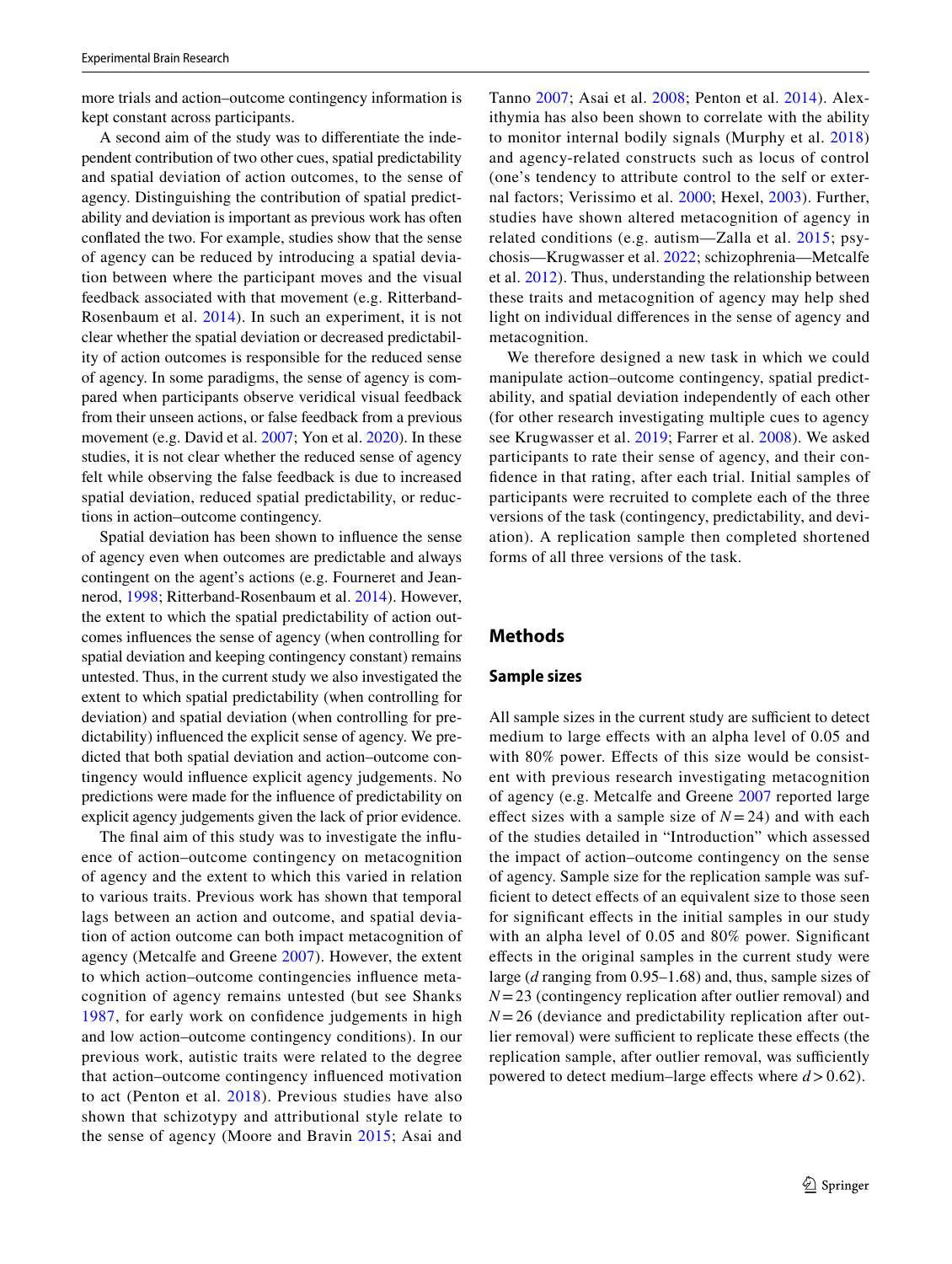<span id="page-3-0"></span>**Fig. 1** Typical snake stimulus presented on the screen for each of the three difficulty levels. The cursor (red star) can be seen in block one and is the relative size of the cursor participants saw during the trial



## **General task methods**

One task with three versions was used to assess the impact of contingency, predictability, and deviation on the sense of agency. Each version manipulated the relationship between the participant's movements and the movement of an onscreen cursor. These manipulations are described in further detail below. The experimental task was created and presented using Matlab 8.0 [\(https://mathworks.com/\)](https://mathworks.com/) with the Cogent 2000 toolbox (<http://www.vislab.ucl.ac.uk/Cogent>).

During all versions of the task, participants were asked to move a red cursor along a static snake on the screen using the trackpad on a laptop (see Fig. [1\)](#page-3-0). The goal of each trial was to reach the top of the snake in the allotted time, taking care to keep the red cursor within the boundaries of the snake. In the Predictability and Deviance versions of the task, participants had 6 s to reach the top of the snake. In the contingency version, participants were allowed 12 s. The longer trial time for the contingency version was necessary as participants were required to remain still for 6 s of the trial due to the nature of the contingency manipulation (see below for further detail). Thus, whilst overall trial time differed between the contingency version and other versions of the task, the movement time was the same across all three versions of the task. Participants were asked to be as fast and as accurate as possible. Prior to beginning experimental trials, participants passively viewed six example trials. After each example, the participants were informed how the example trial was scored (% accuracy) and how this score was achieved. Accuracy was reduced if the cursor did not make it to the top of the snake, if the cursor moved outside the boundaries of the snake, and if the cursor moved when participants were instructed to stay still (contingency trials only—see below). The six example trials depicted a range of performances including high accuracy and low accuracy trials with diferent combinations of errors (i.e. the cursor made it to the top of the snake in the allotted time, but did not stay inside the boundaries of the snake; the cursor stayed inside the boundaries, but did not make it to the top of the snake). Participants then completed two practice trials without feedback as to their performance. At the end of each trial, participants were asked to indicate how accurate they were in the trial (0–100% accuracy) and how much control they had (no control—complete control) using a visual analogue scale. After each judgement, participants were also asked to indicate how certain they were of each judgement using a visual analogue scale (uncertain–certain). Order of the accuracy and control judgements was counterbalanced across participants and questions appeared immediately following each trial. Each version had three levels of difficulty, manipulated by adjusting the width of the snake (see Fig. [1](#page-3-0)). Participants completed all three levels (initial samples—see below) or just the most difficult level (replication samples see below).

Participants were recruited from King's College London using university-wide advertisements and were remunerated at a rate of £8 per hour. The study was approved by King's College London Psychiatry, Nursing and Midwifery Research Ethics Subcommittee.

#### **Contingency version**

Each trial lasted 12 s. In addition to moving the cursor to the top of the snake as fast and accurately as possible,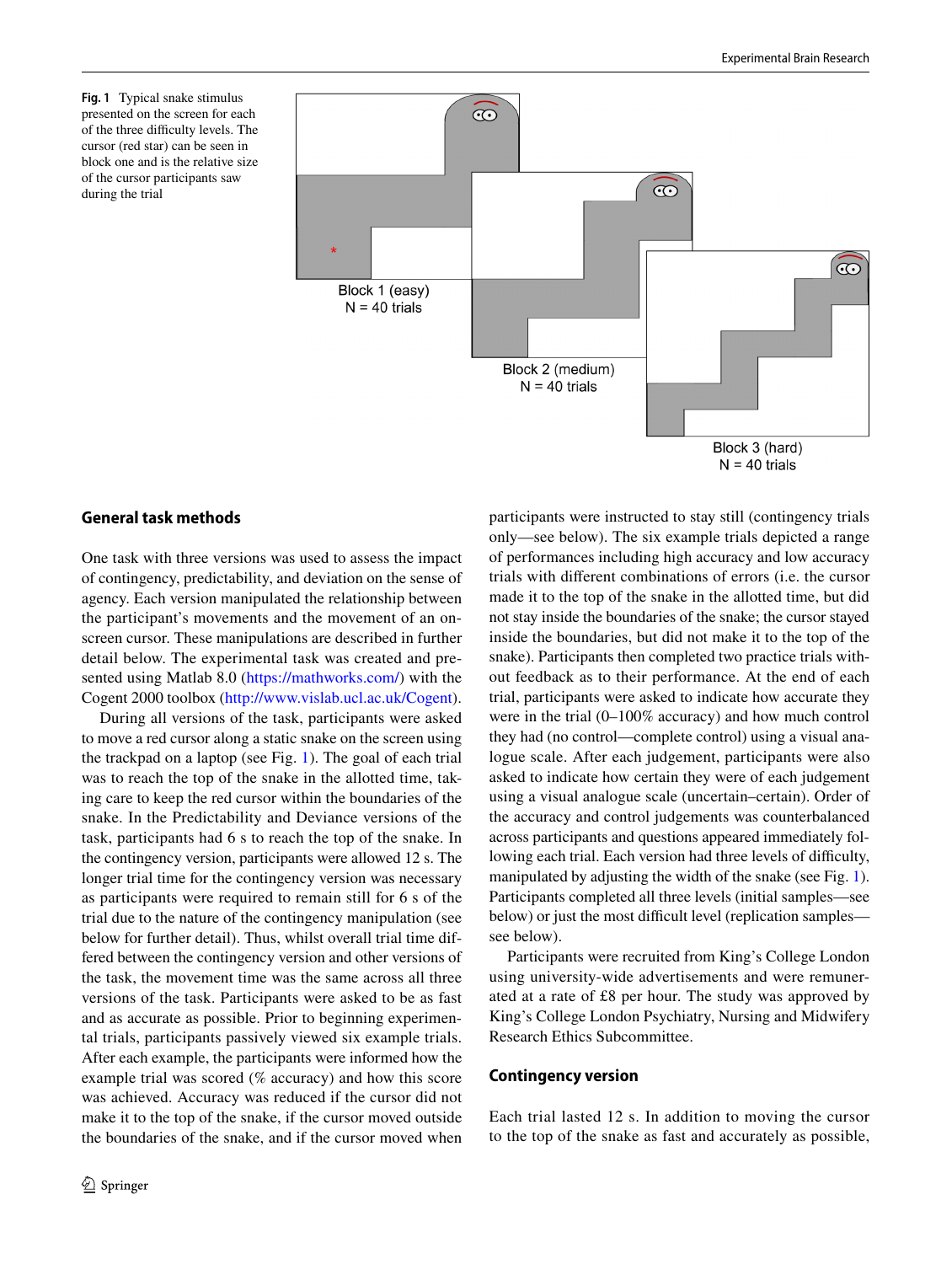participants were also asked to remain still in cases where the snake changed colour (from black to green). The trial time was equally split between green and black snake colours. Each colour had 10, 600 ms segments assigned to it and these were randomly dispersed throughout the trial. Cases where the participants were required to remain still and where participants were required to move were necessary to manipulate action–outcome contingency (i.e. the probability of the outcome occurring both when the participant was moving and when they were still). Specifcally, 600 ms 'freeze' periods (cursor remains static when participant is moving when the snake is black) and 600 ms 'jitter' periods (cursor moves when the participant is still when the snake is green) were introduced randomly into trials. The amount of freeze and jitter periods in a given trial dictated the level of control the participant had over the cursor (1, 2, 3 or 4 possible freezes per trial; 1, 2, 3 or 4 possible jitters per trial, with the number of freezes always equal to the number of jitters). Four levels of contingency were utilised, corresponding to 1200, 2400, 3600, and 4800 ms of freeze/jitter. Thus, the movements of the cursor were not contingent on the participant's movements for 10%, 20%, 30% or 40% of the total trial time.

#### **Initial contingency sample**

Forty-fve participants completed the contingency version (see results for demographics). Participants completed 40 trials at each of the three difficulty levels (120 trials in total). This version of the task took approximately 1 h to complete. Participants were given the opportunity for a break at the end of each block of 40 trials.

# **Predictability version**

Each trial lasted 6 s. In this version, the number of possible locations that the cursor could appear was manipulated to infuence how predictable the cursor position was. The possible locations in which the cursor could appear were always governed by the X and Y coordinate, which would be reached by the participant's movement were it veridically represented by the cursor. The Y coordinate was always veridically represented (i.e. was not subject to manipulation). The position of the cursor in the X plane was governed by a matrix of positions of 60 pixels wide centred on the cursor's veridical X coordinate. Where the cursor appeared within the matrix was determined randomly from a subset of positions within the matrix, where the number of possible positions varied according to the four levels of the predictability manipulation (5, 10, 30 or 60 possible locations randomly determined at the start of the trial). The cursor position was updated every 10 ms.

## **Initial predictability sample**

Thirty-fve participants completed the predictability version. Participants completed 40 trials at each of the three difficulty levels (120 trials in total). These participants also completed the deviation version (see below) in the same session (order counterbalanced). The session took approximately 1 h to complete (the predictability version took approximately 30 min). Due to a technical issue, data from two participants were not recorded, thus data from 33 participants were analysed. Participants were given the opportunity for a break at the end of each block of 40 trials.

## **Deviation version**

Each trial lasted 6 s. In this version, the degree of spatial deviation between the participant's movement and the movement of the cursor was manipulated. Deviation was manipulated in the X plane only, and was achieved by calculating the diference between the cursor's last position and where it would appear currently if the participant's movement was veridically represented. This diference was multiplied by 2, 4, 6 or 8 to create the four levels of deviation manipulation, with the result used to determine the cursor's position in the X plane. The cursor position was updated every 10 ms.

## **Initial deviation sample**

Thirty-fve participants completed the deviance version. Participants completed 40 trials in each of the three difficulty blocks (120 trials in total). Participants also completed the predictability version in the same session in a counterbalanced order. The deviation version took approximately 30 min to complete. Participants were given the opportunity for a break at the end of each block of 40 trials, and in between the two versions of the task (predictability or deviation—order counterbalanced).

# **Replication sample**

In a follow-up study, 28 new participants completed the third difficulty block only of each of the three versions of the task (see "Results" for demographics). The order of the three versions of the task was randomised across participants. Only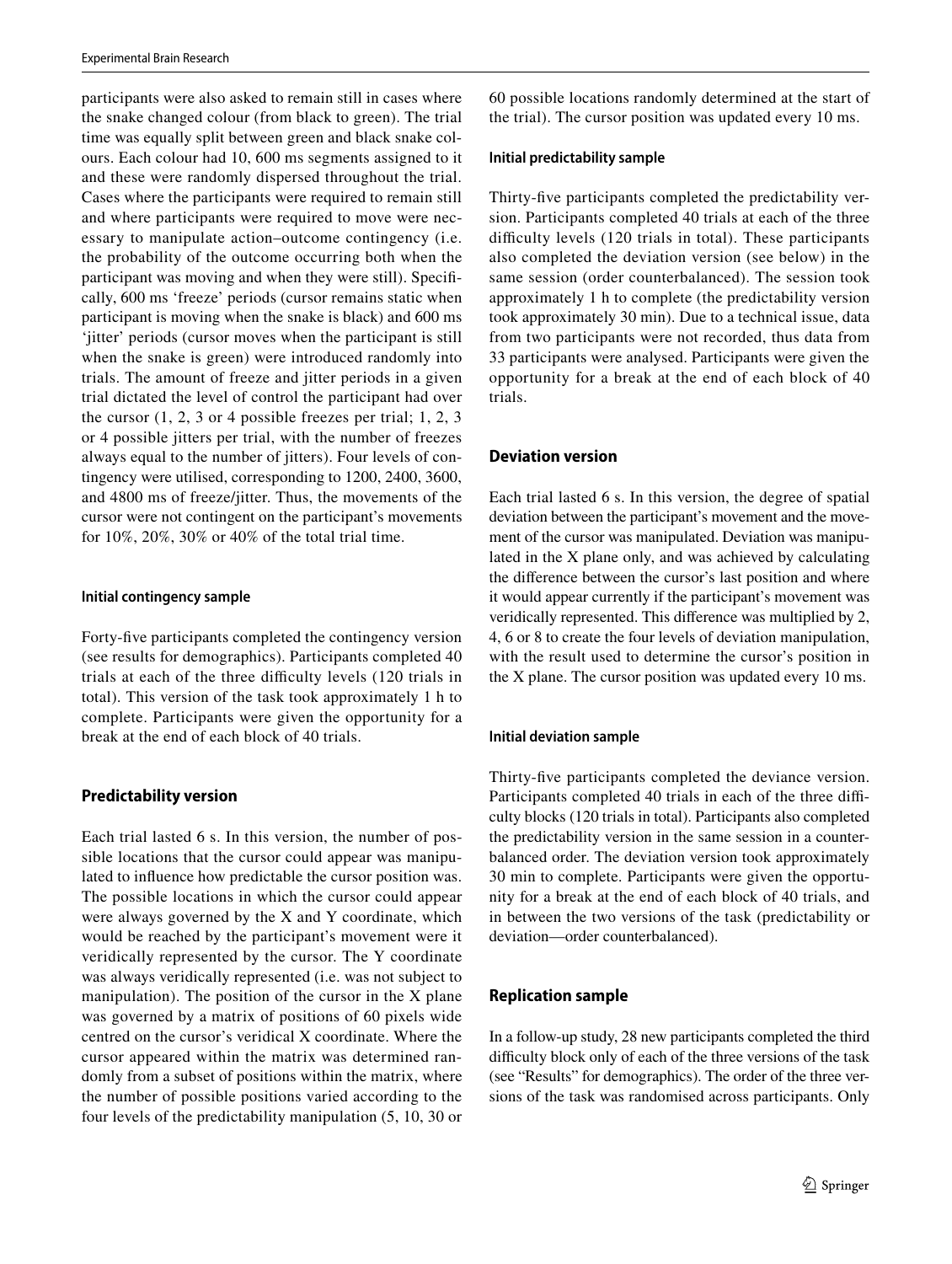the most difficult block was used to avoid ceiling effects on performance seen in some of the easier blocks in the initial samples. The contingency version of the task took approximately 30 min to complete whilst both the deviation and predictability versions of the task took 15 min to complete.

## **Questionnaires**

In addition to the computer-based tasks, participants who completed the contingency task also completed four questionnaires to assess individual diferences in autistic traits (measured using the 50-item autism quotient AQ; Baron-Cohen et al. [2001](#page-10-5)), attributional style (measured using the attributional style questionnaire, ASQ; Peterson et al. [1982](#page-11-31)), schizotypy (measured using the Peters Delusion Inventory, PDI; Peters et al. [1995](#page-11-31)) and alexithymia (measured using the Toronto Alexithymia scale, TAS-20; Bagby et al. [1994](#page-10-6)). For a more detailed description of the measures see Penton et al. [\(2018\)](#page-11-21).

## **Analysis**

Separate accuracy scores were calculated for the participant reaching the top of the snake (calculated as the percentage of the snake the cursor had moved through in the trial), for the cursor staying within the boundaries of the snake (the percentage of time during the trial that the cursor was within the boundaries) and, in the case of the contingency version, the cursor staying still during snake colour changes (calculated as the percentage of time the cursor was moving when it was required to be still). These percentages were averaged to create an overall percentage accuracy score for each trial. Control and certainty judgements were also expressed as percentages.

To calculate the efect of each of the three manipulations (contingency, predictability and deviation) a categorical value of 1–4 was assigned to each trial to indicate the degree of manipulation (1=*lowest* degree of manipulation, 4=*highest* degree of manipulation; hereafter 'manipulation level'). Additionally, for the predictability version, the discrepancy between the veridical cursor position and where it was displayed was calculated along the *x* plane. This additional measure was calculated for the predictability version to allow for the removal of variance associated with deviation (i.e. so that the infuence of predictability could be identifed unconfounded by deviation).

## **Sense of agency (perceived control)**

To investigate the relationship between each of the manipulated factors and perceived control, two regressions were conducted for each participant. Prior to calculating regression slopes, multivariate outliers were removed using Mahalanobis

distance (calculating the multivariate distance between a point and the distribution; Mahalanobis [1930\)](#page-11-32). For each participant, for each version of the task, an initial regression was conducted to calculate the degree to which perceived control was predicted by the manipulated variable. For the predictability manipulation, a regression was also conducted including deviation values to investigate the extent to which perceived control was predicted by predictability of cursor position after accounting for deviation. Following this initial regression, a second regression was conducted controlling for perceived performance. Perceived performance was included in the second regression model as judgements of performance are thought to impact one's sense of agency (Metcalfe and Greene [2007](#page-11-6)). In all cases, negative betas refect a greater sense of agency when control manipulations are smaller.

## **Metacognition and individual diferences**

The variable of interest in these analyses was metacognition for the sense of agency (i.e. the extent to which participants' confdence in their judgements of control tracks the degree to which judgements of control were accurate). These values were calculated during the contingency version only, as this is the only version where control objectively varies, and therefore where the accuracy of control judgements can be calculated (during the predictability version the control of the cursor by the movement of the participant is fxed (the participant's movement always determines the cursor's Y coordinate and the centre of the matrix of fxed spatial extent), and during the deviation version the cursor's location is controlled by the participant's movements entirely). The individual diferences variables were used to predict metacognitive values in separate regression models which either did, or did not, control for perceived performance.

The degree of actual control was calculated by determining the amount of time the participant was in control during a given trial. This was calculated by summing the durations of 600 ms freezes and jitters introduced to each trial and dividing this by the total trial time. This was then multiplied by 100 to get a percentage score representing the amount of time the participant was out of control. This value was then taken from 100 to get a percentage score refecting the amount of time the participant was in control (i.e. an index of actual control).

To calculate metacognition of agency, the absolute diference between perceived control and actual control (percentage of time the participant was in control during the trial) was calculated. Higher scores indicate greater discrepancy between perceived and actual control and therefore indicate worse performance. These were then entered into a regression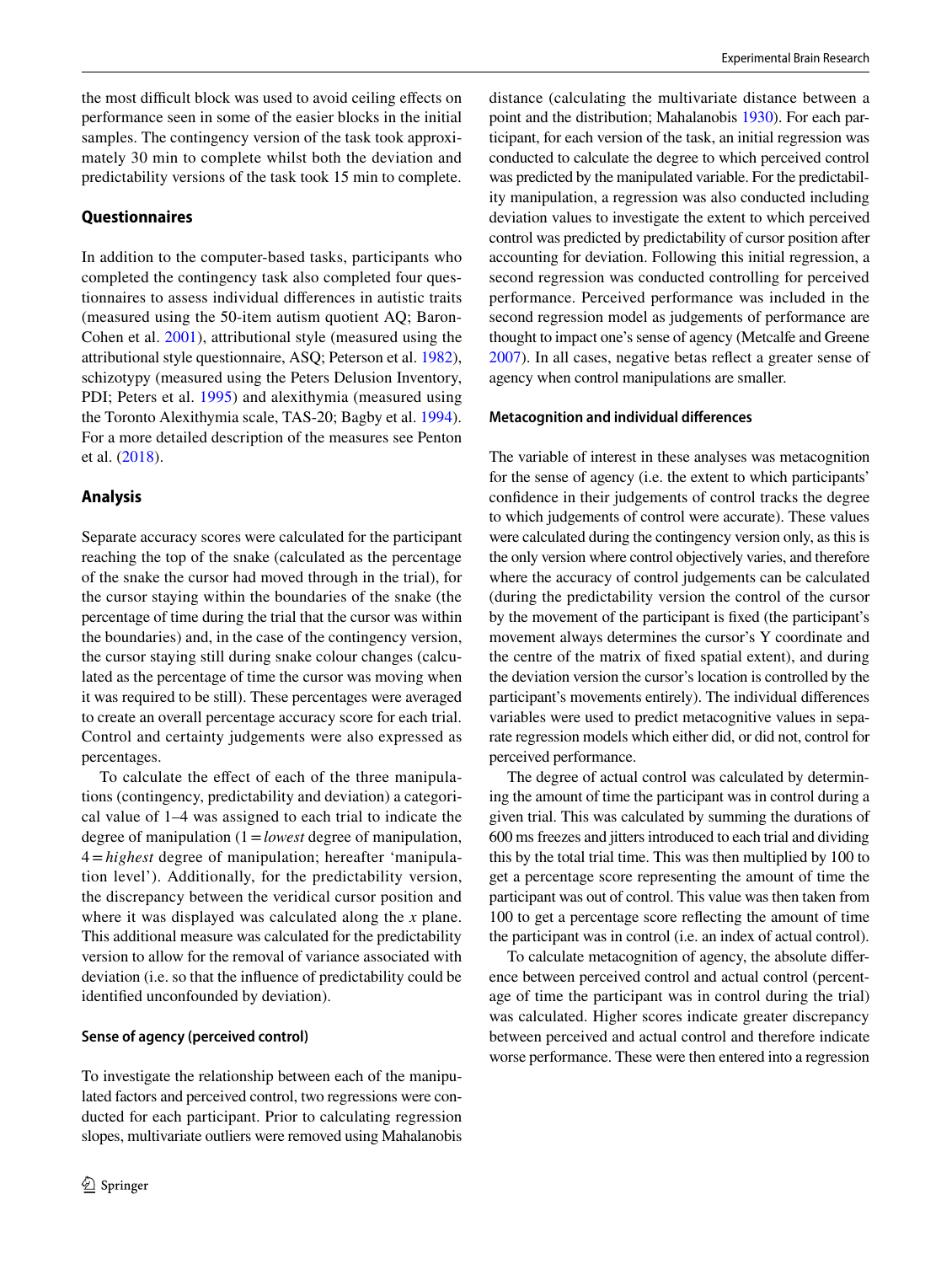<span id="page-6-0"></span>**Table 1** Mean task accuracy (%) for all task versions for all blocks (initial samples) and for the replication samples

| Task version   | Initial samples | Replication    |                |                |
|----------------|-----------------|----------------|----------------|----------------|
|                | Block 1         | Block 2        | Block 3        |                |
| Contingency    | 83.29% (2.22%)  | 82.58% (1.85%) | 79.26% (2.74%) | 75.90% (2.11%) |
| Predictability | 96.73% (2.38%)  | 98.06% (1.39%) | 96.16% (2.85%) | 96.34% (1.87%) |
| Deviation      | 97.81% (1.94%)  | 98.39% (1.25%) | 96.87% (1.97%) | 95.08% (2.53%) |

Standard deviation appears in parentheses

<span id="page-6-1"></span>**Table 2** Average beta weights for all blocks (initial sample) and for the replication sample for the contingency version

|                                                       | Initial sample  |                   |                   | Replication     |
|-------------------------------------------------------|-----------------|-------------------|-------------------|-----------------|
|                                                       | Block 1         | Block 2           | Block 3           |                 |
| Control (DV)/contingency (IV)                         | $-4.56(2.96)^*$ | $-4.93(3.85)^{*}$ | $-5.94(4.03)^{*}$ | $-7.08(4.27)$ * |
| Control (DV)/contingency (IV)<br>and performance (IV) | $-2.2(2.23)^*$  | $-2.18(2.83)^*$   | $-2.83(2.97)^{*}$ | $-4.28(3.78)$ * |

Standard deviation appears in parentheses

*Control* perceived control, *contingency* control manipulation, *performance* perceived performance, *DV* dependent variable, *IV* independent variable

Asterisks indicate betas signifcantly diferent from 0

with certainty judgements to see the extent to which certainty judgements could predict accuracy of perceived control judgements. More negative betas indicate better metacognitive sensitivity for the sense of agency.

$$
100 - \left( \left( \frac{\text{Time out of control}}{\text{Total trial time}} \right) \times 100 \right)
$$

# **Results**

#### **Task performance**

#### **Contingency**

**Initial sample** Forty-fve participants completed all three difficulty blocks. Two participants were removed for outlying data (performing three times the interquartile range below the median). Thus, data for 43 participants were included in the analyses (mean  $age = 23.76$ , SD  $age = 6.4$ , 31 female). Mean accuracy for each block is presented in Table [1](#page-6-0). A significant linear decrease in accuracy was observed as block difficulty increased  $[F(1,42)=82.841]$ ,  $p < 0.001$ ,  $\eta p^2 = 0.664$ .

One-sample *t* tests were conducted at the group level to test whether beta coefficients were significantly different from 0. The contingency beta was signifcantly different from 0 in all three blocks (block 1  $[t(42) = 10.109]$ , *p* < 0.001, *d* = 1.54], block 2 [*t*(42) = 8.4, *p* < 0.001, *d*=1.28], block 3 [*t*(42)=9.65, *p*<0.001, *d*=1.47]). The contingency beta remained signifcantly diferent from 0 in all three blocks when controlling for perceived performance (block 1 [*t*(42)=6.49, *p*<0.001, *d*=0.96], block 2 [*t*(42)=5.04, *p*<0.001, *d*=0.77], block 3 [*t*(42)=6.252, *p*<0.001, *d*=0.95]).

**Contingency replication sample** Twenty-eight new participants completed the third difficulty block only. Data for five participants were not recorded due to a technical issue. Therefore, data for 23 participants were included in subsequent analyses (mean  $age = 28.47$ , SD  $age = 9.6$ , 18 female).

There was a signifcant diference in accuracy between the two groups  $[t(64) = 5.108, p < 0.001, d = 1.37]$ . This was due to a reduced accuracy in the replication sample relative to the initial sample [see Table [1\]](#page-6-0). This may refect the fact that participants in the initial sample beneftted from 'practising' the task in the frst two blocks.

As with the initial data, the contingency regressors were signifcantly diferent from 0, both when perceived performance was not controlled for  $[t(22)=7.942, p < 0.001,$  $d = 1.66$ ] and when it was controlled for  $\lceil t(22) = 5.424$ ,  $p < 0.001$ ,  $d = 1.13$  [see Table [2\]](#page-6-1). No significant difference in beta weights between the two samples was found for either regression [(contingency regressor only: *t*(64)=1.071,  $p=0.288$ ,  $d=0.27$ ), (contingency regressor controlling for perceived performance:  $t(64) = 1.711$ ,  $p = 0.092$ ,  $d = 0.43$ ]. This suggests that in both samples of participants, contingency afected the sense of agency to a similar extent.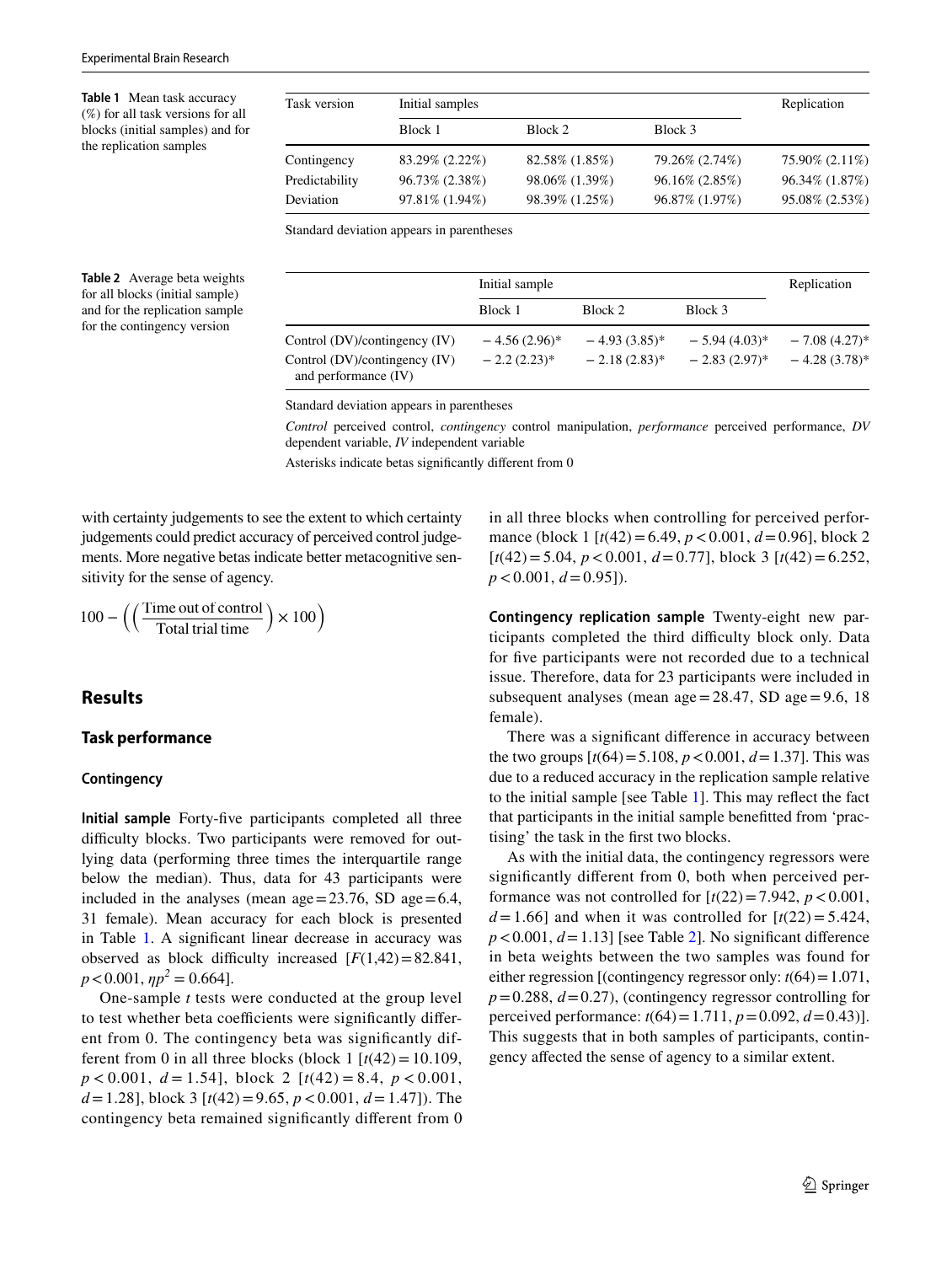<span id="page-7-0"></span>**Table 3** Average beta weights for all blocks (initial sample) and for the replication sample for the predictability version of the task

|                                                                                 | Initial sample  |               |               | Replication    |
|---------------------------------------------------------------------------------|-----------------|---------------|---------------|----------------|
|                                                                                 | Block 1         | Block 2       | Block 3       |                |
| Control (DV)/predictability (IV)                                                | $-1.54(2.41)^*$ | 0.31(2.32)    | $-0.25(2.02)$ | 0.66(2.1)      |
| Control (DV)/predictability (IV) and<br>deviation $(IV)$ and performance $(IV)$ | $-0.35(6.51)$   | $-0.25(6.95)$ | $-0.32(5.99)$ | $3.41(4.57)^*$ |

Standard deviation appears in parentheses

*Control* perceived control, *predictability* control manipulation, *deviation* deviation score, *performance* perceived performance, *DV* dependent variable, *IV* independent variable

Asterisks indicate betas signifcantly diferent from 0

## **Predictability**

**Predictability initial sample** Thirty-three participants completed the predictability version of the task. Two participants were removed for outlying accuracy data in the predictability version (performing three times the interquartile range below the median). Thus, data for thirty-one participants were included in the analysis (mean age=22.33, SD age=3.69, 26 female). The mean accuracy for each block is presented in Table [1.](#page-6-0) A signifcant decrease in accuracy was observed between the difficulty blocks, but this was refective of a quadratic trend where participants were most accurate on the second difficulty block  $[F(1,30) = 36.163]$ ,  $p < 0.001$ ,  $\eta p^2 = 0.546$ ] [see Table [1](#page-6-0)].

One-sample *t* tests were conducted to investigate whether predictability betas were signifcantly diferent from 0. Prior to controlling for deviation and perceived performance, the predictability beta was only signifcantly diferent from zero in the easiest block ([Block 1:  $t(30) = 3.568$ , p=0.001,  $d = 0.64$ ] but not in the more difficult blocks [Block 2: *t*(30)=0.738, *p*=0.466, *d*=0.13; Block 3: *t*(30)=0.682,  $p=0.5, d=0.12$ . No betas from any of the difficulty blocks were signifcant after controlling for deviation and perceived performance [Block 1: *t*(30)=0.303, p=0.764, *d*=0.05]; [Block 2: *t*(30) = 0.198, p = 0.844, *d* = 0.03]; [Block 3: *t*(30)=0.294, p=0.771, *d*=0.05] [see Table [3](#page-7-0)].

**Predictability replication sample** In a follow-up study 28 new participants completed the third difficulty block only. Due to a technical issue, data were not recorded for two participants, so 26 participants' data were entered into subsequent analyses (mean  $age=29.45$ , SD  $age=10.31$ , 20 female). There was no signifcant diference in accuracy between the two samples  $[t(55)=0.274, p=0.785, d=0.07]$ [see Table [1\]](#page-6-0).

As with the initial data, the predictability beta (prior to controlling for deviation and performance) was not signifcantly different from zero  $[t(25) = 1.603, p = 0.121, d = 0.31]$ . However, in contrast to the initial data, the predictability beta was signifcantly diferent from zero after controlling for deviation and perceived performance  $[t(25)=3.8, p=0.001,$  $d = 0.75$ . However, in this case, the predictability beta was positive, indicating that participants perceive themselves as having more control as predictability was reduced (i.e. the opposite pattern of results to what would be expected if participants were using predictability as a cue to agency).

No signifcant sample diference in beta size was observed for the predictability beta prior to controlling for spatial deviation and perceived performance  $[t(55)=1.658, p=0.103,$  $d=0.44$ ; however, a significant difference between the two groups was found when controlling for deviation and perceived performance  $[t(55)=2.597, p=0.012, d=0.7]$ . This refects the fact that the second group had positive betas, while the first group had negative, but non-significant, betas.

#### **Deviation**

**Deviation initial sample** Thirty-fve participants completed the deviation version of the task. Five participants were removed due to outlying accuracy data (performing three times the interquartile range below the median). Two of these participants had trials where they did not move at all, so this poor performance was thought to indicate poor quality data rather than individual variability in the task. Thus, 30 participants' data were included in the analysis (mean  $age = 22.38$  years, SD  $age = 3.55$ , 24 female). Mean accu-racy for each block is presented in Table [1](#page-6-0). A significant linear trend on performance as difficulty increased was observed, refective of participants performing worst on the most difficult block  $[F(1,29) = 4.431, p = 0.044, \eta p^2 =$ 0.133] [see Table [1\]](#page-6-0).

One-sample *t* tests were conducted to investigate whether betas were signifcantly diferent from 0 at the group level. The deviation manipulation beta was signifcantly diferent from 0 in all blocks {block 1  $[t(29) = 10.303, p < 0.001,$ *d*=1.88], block 2 [t(29)=8.869, *p*<0.001, *d*=1.48], block 3 [t(29)=9.174, *p*<0.001, *d*=1.68]}. The deviation manipulation beta remained signifcantly diferent from 0 in all blocks after controlling for perceived performance {block 1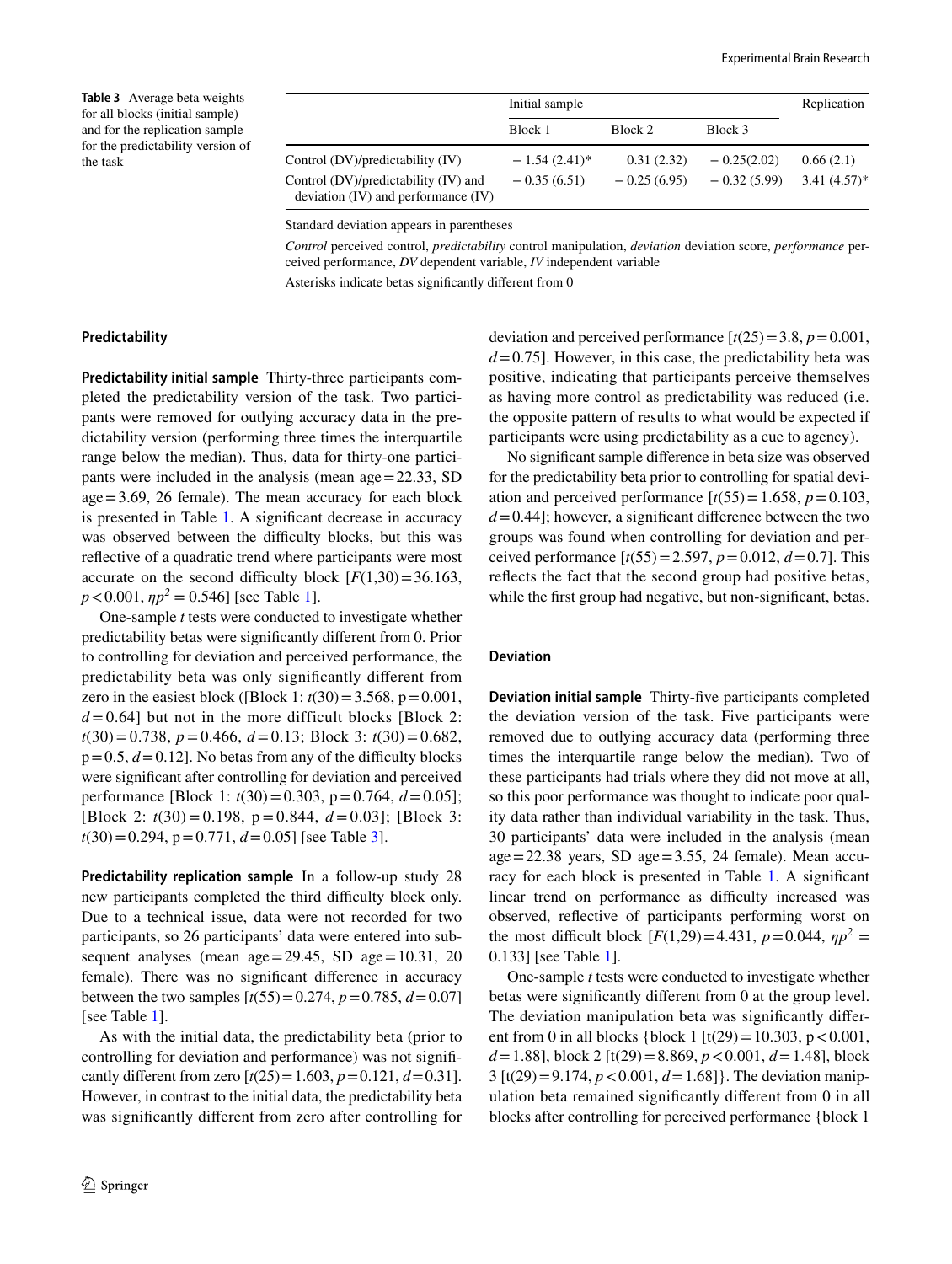<span id="page-8-0"></span>**Table 4** Average beta weights for all blocks (initial sample) and for the replication sample for the deviation version

|                                                                                    | Initial sample                   |                                   |                                         | Replication                           |
|------------------------------------------------------------------------------------|----------------------------------|-----------------------------------|-----------------------------------------|---------------------------------------|
|                                                                                    | Block 1                          | Block 2                           | Block 3                                 |                                       |
| Control (DV)/deviation (IV)<br>Control (DV)/deviation (IV)<br>and performance (IV) | $-8.09(4.3)$ *<br>$-5.98(4.1)^*$ | $-8.8(5.44)$ *<br>$-5.68(4.48)$ * | $-10.27(6.13)^{*}$<br>$-5.23(3.97)^{*}$ | $-12.71(5.53)^*$<br>$-7.88(4.35)^{*}$ |

Standard deviation appears in parentheses

*Control* perceived control, *deviation* control manipulation, *performance* perceived performance, *DV* dependent variable, *IV* independent variable

Asterisks indicate betas signifcantly diferent from 0

[t(29)=7.999, *p*<0.001, *d*=1.46], block 2 [t(29)=6.938, p < 0.001, *d* = 1.27], block 3 [t(29) = 7.210, *p* < 0.001,  $d=1.32$ ].

**Deviation replication sample** Twenty-eight new participants completed the third difficulty block only. Due to a technical issue, data from two participants did not record. Thus, data for 26 participants were included in the analysis (mean age = 29.45 years,  $SD = 10.31$  years, 20 female). No outliers were removed from this analysis. There was a signifcant diference in accuracy between the two samples  $[t(54)=2.968, p=0.004, d=0.79]$  [see Table [1](#page-6-0)]. As with the contingency task, this may be due to those in the initial group having benefted from 'practising' in the two prior blocks.

As with the initial sample, the deviation regressor was significantly different from zero  $[t(25)=11.715, p < 0.001,$  $d=2.3$ ], and remained significant when controlling for perceived performance  $[t(25) = 9.232, p < 0.001, d = 1.81]$ .

Additionally, no signifcant diference in deviation manipulation beta between the two samples was found prior to controlling for performance  $[t(54) = 1.556, p = 0.126, d = 0.42]$ . However, a signifcant group diference in beta was observed after controlling for perceived performance  $[t(54) = 2.380]$ ,  $p=0.021$ ,  $d=0.64$ ]. This was due to a stronger effect in the replication sample relative to the initial sample (see Table [4](#page-8-0)).

#### **Metacognition and individual diferences analyses**

Data were pooled from the third block of the initial sample and the replication sample  $(N=68)$  of the contingency version of the task. One participant was removed from the analysis for outlying data (performing more than three times the interquartile range below the median for the metacognition of agency analysis). Therefore, 67 participants were included in this analysis (mean age=25.3 years, SD age=7.79 years, 50 female).

As expected, negative betas were observed for the metacognition of agency regression  $(M = -0.1, SD = 0.36)$ . At the group level, the beta was signifcantly diferent from zero for metacognition of agency  $[t(66)=2.196, p=0.032]$ ,  $d=2.67$ ]. A positive beta was observed for the relationship between perceived control and perceived performance  $(M=0.56, SD=0.25)$ . The relationship between perceived control and perceived performance was also signifcantly different from zero  $[t(66) = 18.293, p = 0.001, d = 2.24]$ .

#### **Individual diference analysis**

The metacognition scores were entered into regressions with 4 individual diferences measures (TAS-20, PDI, ASQ and AQ). One outlier was removed (as above). Additionally, not all participants completed all of the questionnaires. Sixty-one participants were included in the analyses investigating the ASQ and AQ (mean age=25.3 years, SD age=7.79 years, 47 female). Sixty participants were included in the analysis investigating the TAS-20 (mean age = 25.38 years, SD age = 7.83 years, 46 female), and 60 were included in the analysis investigating the PDI (mean  $age = 25.33 \text{ years}$ , SD  $age = 7.85 \text{ years}$ , 46 female). Note, one participant who completed the TAS-20 did not complete the PDI and vice versa. [See Table [5](#page-8-1) for average questionnaire scores].

**Metacognition of agency** Multiple linear regressions were conducted to investigate whether metacognition of agency signifcantly predicted response on the individual diference measures.<sup>[1](#page-8-2)</sup> The beta representing the relationship between

<span id="page-8-1"></span>**Table 5** Mean, standard deviation (in parentheses) and range of scores for the four individual diferences questionnaires

|                           | Mean $(SD)$   | Range        |
|---------------------------|---------------|--------------|
| TAS-20 (alexithymia)      | 47.45 (13.07) | $23 - 83$    |
| PDI (schizotypy)          | 92.95 (56.84) | $0 - 249$    |
| ASQ (attributional style) | 0.27(1.11)    | $-2.67-2.39$ |
| AQ (autistic traits)      | 18.62 (8.26)  | $5 - 36$     |

<span id="page-8-2"></span>Note: This regression allows the relationship between metacognition of agency and traits to be investigated whilst allowing for control variables to be added.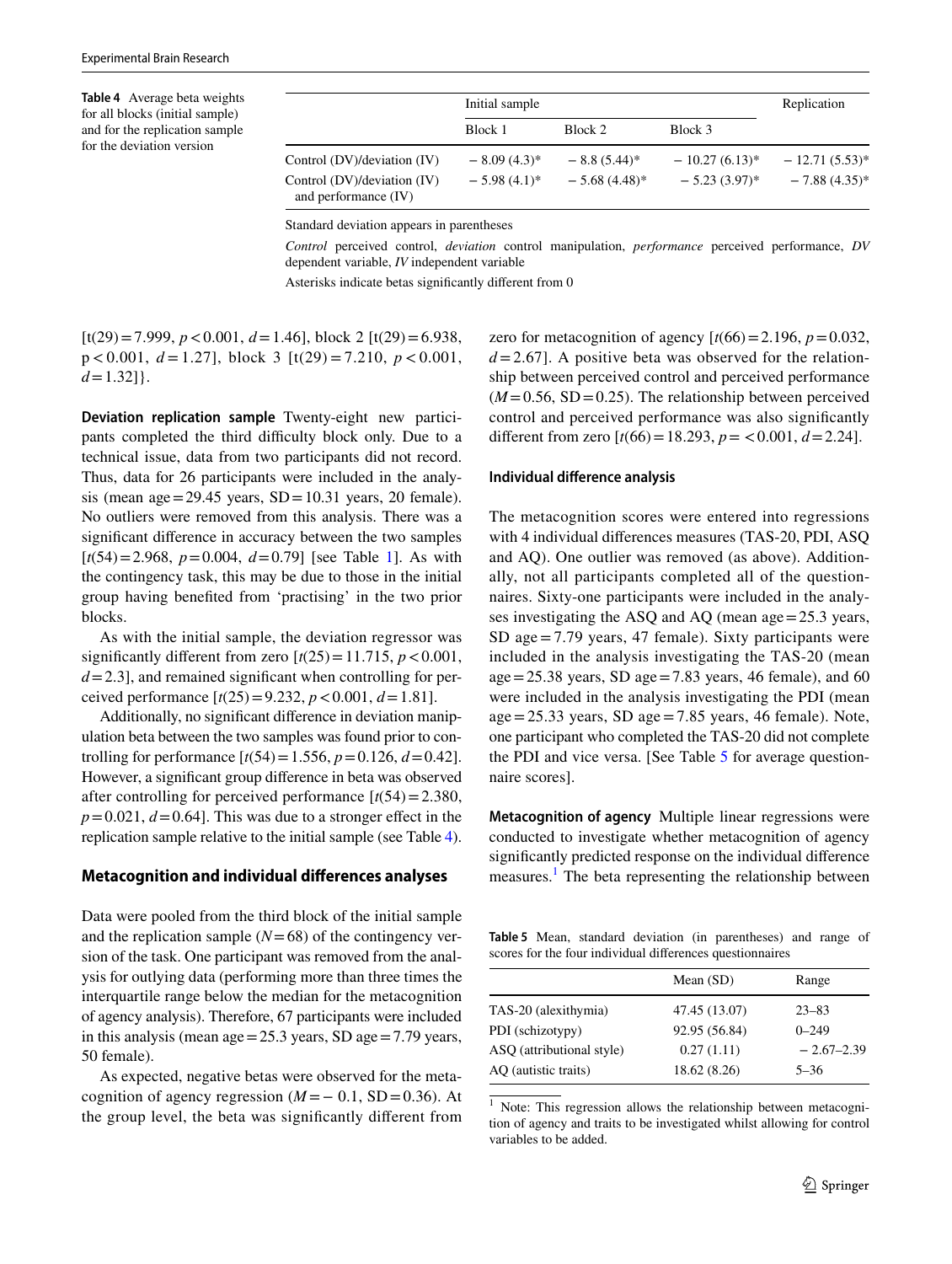

<span id="page-9-0"></span>**Fig. 2** Relationship between metacognitive sensitivity for agency and alexithymia scores. Line represents line of best ft and shaded grey represents 95% confdence interval. No other individual diference scores were signifcantly predicted by metacognitive sensitivity for agency (see Supplemental Materials)

perceived control and perceived performance was included to examine the unique variance explained by metacognition of agency. Additionally, average certainty judgements for the agency trials were included to control for the infuence of metacognitive bias. All regressions are reported prior to, and following, controlling for additional variables. The assumption of multicollinearity was not violated for any of the four regressions for any of the predictors.

Metacognition of agency signifcantly predicted TAS-20 score (*b*=0.355, *t*=2.892, *p*=0.005). Specifcally, participants with poorer metacognitive sensitivity had higher alexithymia scores (see Fig. [2\)](#page-9-0). Metacognition of agency remained a signifcant predictor of alexithymia score when controlling for the relationship between perceived control and perceived performance and average certainty judgements (bias towards being over or under confdent on agency trials),  $b = 0.355$ ,  $t = 2.629$ ,  $p = 0.011$ . Neither the relationship between perceived control and perceived performance nor certainty judgements were signifcant predictors of TAS-20 score (perceived control and performance:  $b = 0.006$ , *t*= − 0.047, *p*=0.963; certainty: *b*=− 0.011, *t*=0.084, *p*=0.933).

#### **Discussion**

In this paper, the sense of agency was measured when manipulating the relationship between action and outcome in three diferent ways. Results indicated that manipulations of contingency and spatial deviation of action outcomes, but not manipulations of the predictability of action outcomes, signifcantly impacted the sense of agency. For contingency, the relationship between the accuracy of participants' sense of agency and their certainty in this judgement (metacognition of agency) was signifcant at the group level, and was signifcantly related to alexithymia, even when controlling for the relationship between perceived control and perceived performance, and average certainty judgements.

The results for the contingency version of the task suggest that participants' sense of agency is sensitive to manipulations where both the probability of an outcome following an action and the probability of an outcome in the absence of an action are manipulated. Participants were also more certain when making more accurate control judgements, indicative of good metacognition of agency in the contingency version. Thus, these fndings are consistent with previous research showing that participants are sensitive to changes in actionoutcome contingency (e.g. Allan and Jenkins [1980,](#page-10-0) [1983](#page-10-1); Alloy and Abramson [1979;](#page-10-2) Chatlosh et al. [1985;](#page-11-13) Dickinson et al. [1984;](#page-11-14) Neunaber and Wasserman, [1986](#page-11-9); Shanks, [1987,](#page-11-15) [1989](#page-11-16); Shanks and Dickinson [1991](#page-11-11); Shanks et al. [1989](#page-11-8); Sidarus et al. [2013](#page-11-10); Wasserman et al. [1983\)](#page-11-17).

Metacognition of agency for the contingency version of the task was a signifcant predictor of alexithymia score, even after controlling for the relationship between perceived control and performance and overall certainty bias. Specifcally, worse metacognition of agency was associated with higher alexithymia scores. This is consistent with work showing a relationship between alexithymia and agencyrelated constructs such as internal locus of control and interoception (Murphy et al. [2018](#page-11-24); Verissimo et al. [2000](#page-11-25)), and may point to a general failure to (meta) represent selfrelated information in alexithymia. Future research should therefore investigate the relationship between alexithymia and metacognition for other self-related judgements.

This task may be useful in understanding how cues related to action–outcome contingency infuence the sense of agency in a range of clinical conditions. Studies in clinical groups often use spatial distortions, or temporal delays in paradigms investigating explicit sense of agency (e.g. psychosis—Krugwasser et al. [2022](#page-11-28); schizophrenia—Metcalfe et al. [2012](#page-11-29); Maeda et al. [2012;](#page-11-33) Parkinson's disease—Saito et al. [2017](#page-11-34)). Whilst these studies give insight into how sensitive a person in a given clinical group is to perturbations to their own movement, they do not inform us about how different clinical groups interpret their control over an outcome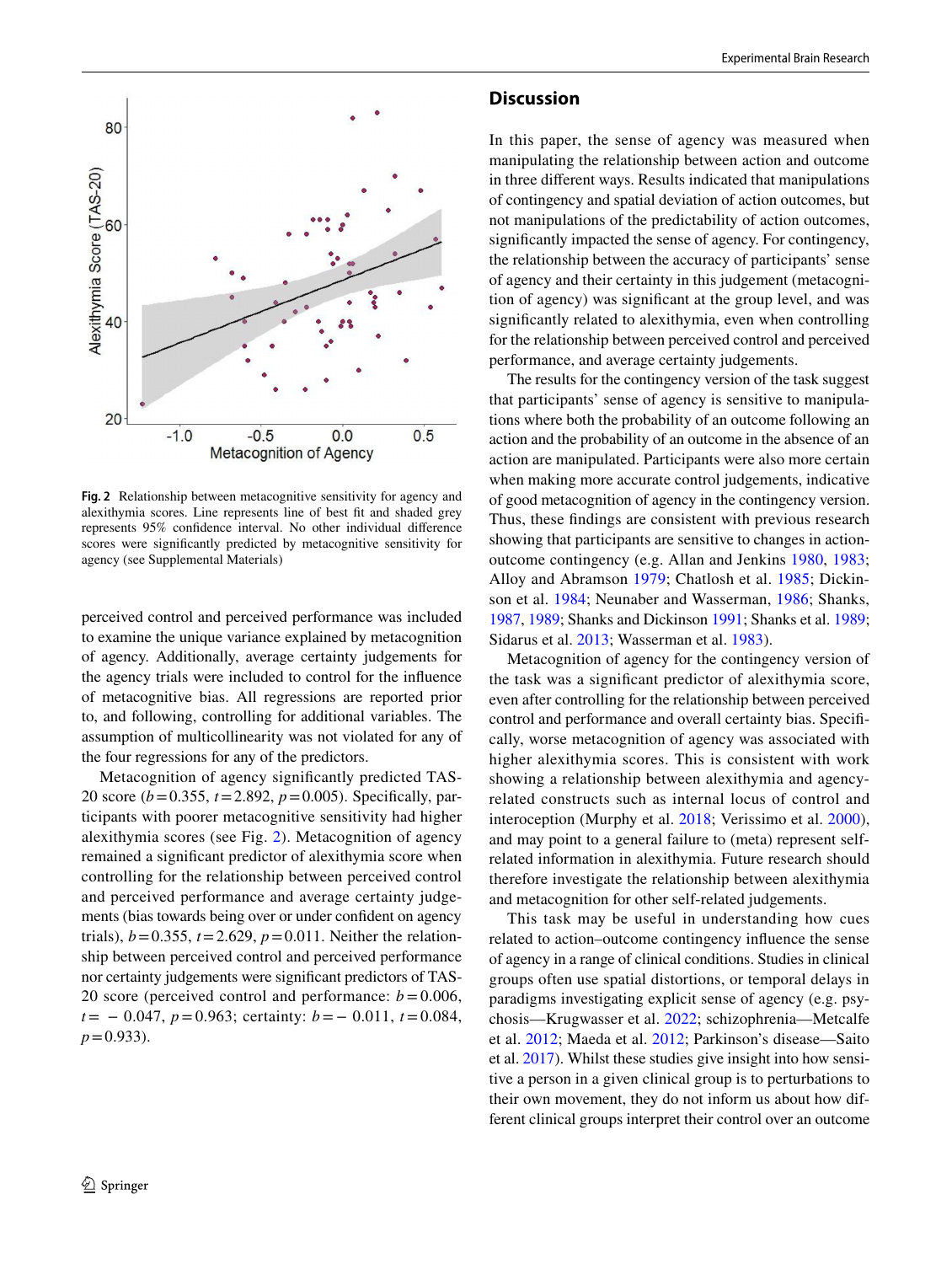*relative* to an external cause. Thus, the Contingency version of the snake task may have utility to further our understanding of the sense of agency in clinical groups. Future research should investigate whether this version of the task is sensitive to detecting disturbances in explicit sense of agency in clinical groups.

During the deviation version of the task, participants reported less of a sense of agency when the spatial deviation between the veridical and actual outcome of their action increased. This is in line with previous research showing that deviation between where the participant moves and the visual feedback associated with that movement impacts the sense of agency (Ritterband-Rosenbaum et al. [2014\)](#page-11-5). In contrast to manipulations of contingency and spatial deviation, participants' sense of agency was not impacted by the spatial predictability manipulation (in the initial sample) and even showed the opposite pattern of results to that expected in the replication sample (i.e. less spatially predictable outcomes were associated with greater perceived control). Importantly, this was not due to a general lack of attention, as control analyses showed that better performance was rated as more accurate [initial group: perceived and actual performance beta—*M*=0.02, SD=0.017; *t*(31)=6.583, *p*<0.001, *d*=4.71; replication group: perceived and actual performance beta— $M = 1.85$ , SD = 1.15;  $t(25) = 8.2$ ,  $p < 0.001$ ,  $d=1.61$ . This suggests that predictability, when controlling for deviation between intended and actual target location, may not be used when determining the sense of agency. In fact, in the case of the replication sample, spatial predictability may impair one's ability to determine one's sense of agency over the cursor. This highlights the need to account for the diferential contribution of cues to agency—specifcally to disambiguate spatial deviation and predictability.

# **Conclusions**

In conclusion, we demonstrate that the explicit sense of agency over the outcome of an action is affected by action–outcome contingency, and by the spatial deviation of the outcome, in that higher action–outcome contingencies and smaller spatial deviations were associated with a greater sense of agency. However, spatial predictability did not infuence the sense of agency in the initial sample, and even appeared to impede agency judgements in the replication sample in which less spatial predictability was associated with a greater sense of agency. Furthermore, individual diferences in alexithymic traits were related to metacognition of agency, suggesting that such judgements rely on the ability to monitor one's internally generated signals associated with the performance of an action.

**Supplementary Information** The online version contains supplementary material available at<https://doi.org/10.1007/s00221-022-06339-1>.

**Funding** This work was supported by a doctoral studentship from the Medical Research Council [MR/M50175X/1 to T.P.]; the Economic and Social Research Council [ES/R007527/1 to G.B.] and the Baily Thomas Charitable Trust [to GB].

**Data availability** The datasets generated and analysed during the current study are available in the OSF repository, [https://osf.io/4ahyt/.](https://osf.io/4ahyt/)

#### **Declarations**

**Conflict of interest** None.

**Open Access** This article is licensed under a Creative Commons Attribution 4.0 International License, which permits use, sharing, adaptation, distribution and reproduction in any medium or format, as long as you give appropriate credit to the original author(s) and the source, provide a link to the Creative Commons licence, and indicate if changes were made. The images or other third party material in this article are included in the article's Creative Commons licence, unless indicated otherwise in a credit line to the material. If material is not included in the article's Creative Commons licence and your intended use is not permitted by statutory regulation or exceeds the permitted use, you will need to obtain permission directly from the copyright holder. To view a copy of this licence, visit<http://creativecommons.org/licenses/by/4.0/>.

# **References**

- <span id="page-10-0"></span>Allan LG, Jenkins HM (1980) The judgment of contingency and the nature of the response alternatives. Can J Psychol/revue Canadienne De Psychologie 34(1):1
- <span id="page-10-1"></span>Allan LG, Jenkins HM (1983) The effect of representations of binary variables on judgment of infuence. Learn Motiv 14(4):381–405
- <span id="page-10-2"></span>Alloy LB, Abramson LY (1979) Judgment of contingency in depressed and nondepressed students: sadder but wiser? J Exp Psychol Gen 108(4):441
- <span id="page-10-3"></span>Asai T, Tanno Y (2007) The relationship between the sense of self-agency and schizotypal personality traits. J Mot Behav 39(3):162–168
- <span id="page-10-4"></span>Asai T, Sugimori E, Tanno Y (2008) Schizotypal personality traits and prediction of one's own movements in motor control: what causes an abnormal sense of agency? Conscious Cogn 17(4):1131–1142
- <span id="page-10-6"></span>Bagby RM, Parker JD, Taylor GJ (1994) The twenty-item Toronto Alexithymia scale—I. Item selection and cross-validation of the factor structure. J Psychos Res 38(1):23–32. [https://doi.org/10.](https://doi.org/10.1016/0022-3999(94)90005-1) [1016/0022-3999\(94\)90005-1](https://doi.org/10.1016/0022-3999(94)90005-1)
- <span id="page-10-5"></span>Baron-Cohen S, Wheelwright S, Skinner R, Martin J, Clubley E (2001) The autism-spectrum quotient (AQ): evidence from asperger syndrome/high-functioning autism, males and females, scientists and mathematicians. J Autism Dev Disord 31(1):5–17. [https://doi.org/](https://doi.org/10.1023/A:1005653411471) [10.1023/A:1005653411471](https://doi.org/10.1023/A:1005653411471)